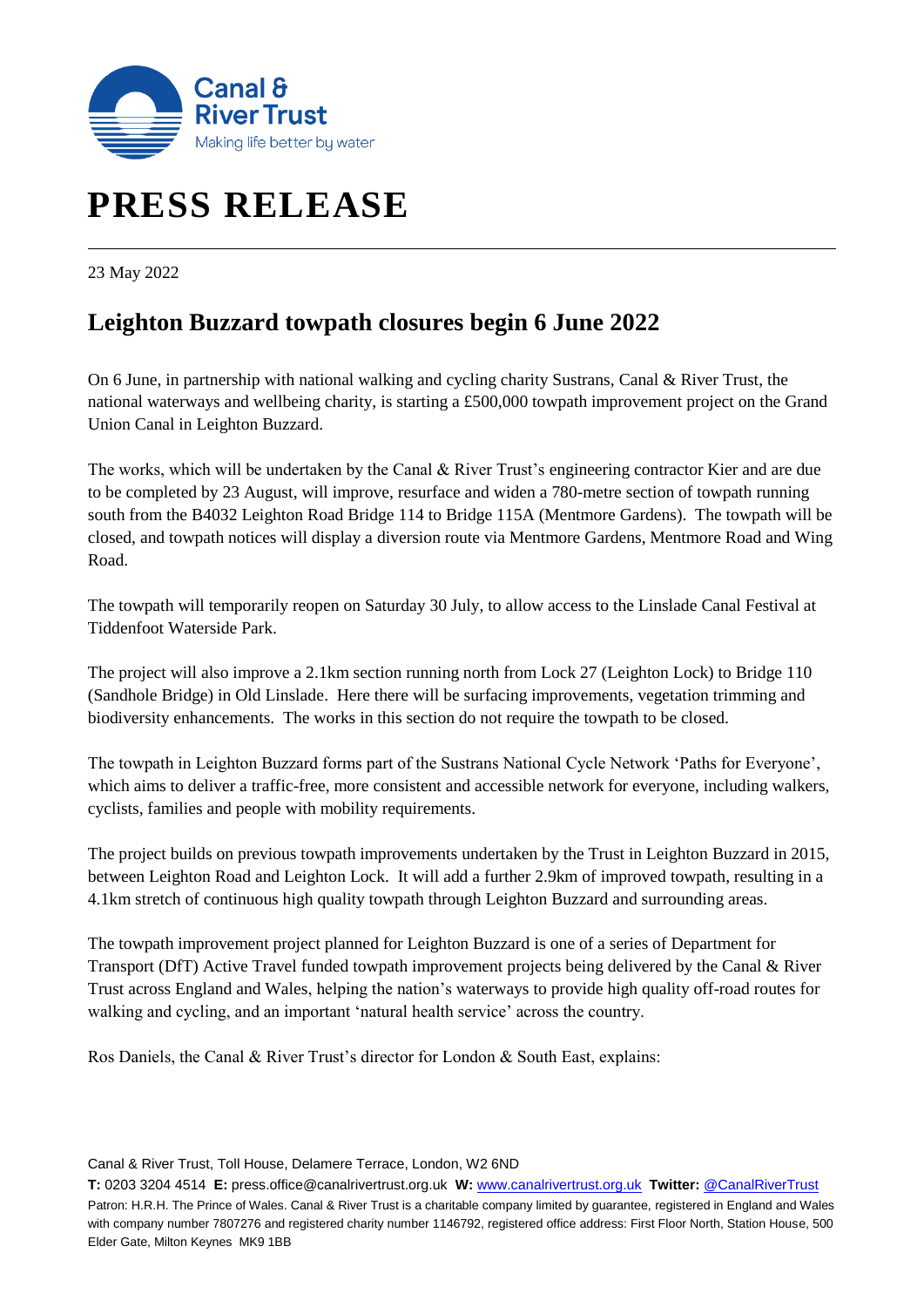"Research shows that being next to water improves your mental and physical health. The Canal & River Trust wants to make its canals more welcoming, safe and clean to encourage more people to use them, and enjoy the health and wellbeing benefits of walking and cycling, and being by the water.

"Canal & River Trust ecologists and heritage advisers are involved in the design of the works to ensure the works are sensitive to local wildlife and heritage structures, making enhancements where possible, including hedge laying, vegetation and tree management.

"We welcome the support of local people to help deliver some of the wildlife or heritage improvements with other volunteers, or to help look after the new towpath environment once it is complete."

To find out more about the proposed improvements and volunteering opportunities, go to [https://canalrivertrust.org.uk/leighton-buzzard,](https://canalrivertrust.org.uk/leighton-buzzard) call the Canal & River Trust on 03030 404040 or email enquiries.londonsoutheast@canalrivertust.org.uk

For more information on Canal & River Trust including how you can donate money or volunteer to support our work visit [www.canalrivertrust.org.uk](http://www.canalrivertrust.org.uk/)

### **ENDS**

For further press information contact: Debbie Walker, PR Consultant on 077486 40577 or email [walker.debbie@sky.com](mailto:walker.debbie@sky.com)

#### **Notes to Editors**

The Canal & River Trust cares for and brings to life 2,000 miles of canals and rivers across England & Wales. We believe waterways have the power to make a difference to people's lives and that spending time by water can make us all healthier and happier. By bringing communities together to make a difference to their local waterway, we are creating places and spaces that can be used and enjoyed by everyone, every day. [www.canalrivertrust.org.uk](http://www.canalrivertrust.org.uk/)

During the coronavirus pandemic lockdown, towpath use in many urban residential areas increased dramatically, confirming the vital role of canals in providing access to the outdoors, nature and wellbeing. No other UK organisation has 2,000 miles of freely accessible green and blue space, so close to so many people, in areas of most need.

#### **Memorandum of Understanding with Sustrans**

Sustrans aims to deliver 5,000 more miles of traffic-free paths by 2040, with 80 network improvement projects underway. With soaring levels of obesity and poor mental health, providing a safe and accessible space that fosters physical activity and wellbeing has never been more important.

Towpaths can form attractive and practical parts of walking and cycling networks and help more people have equal access to the natural environment. There are currently around 500 miles of National Cycle Network routes on towpaths and waterways form an important part of Sustrans work to create traffic-free paths for everyone.